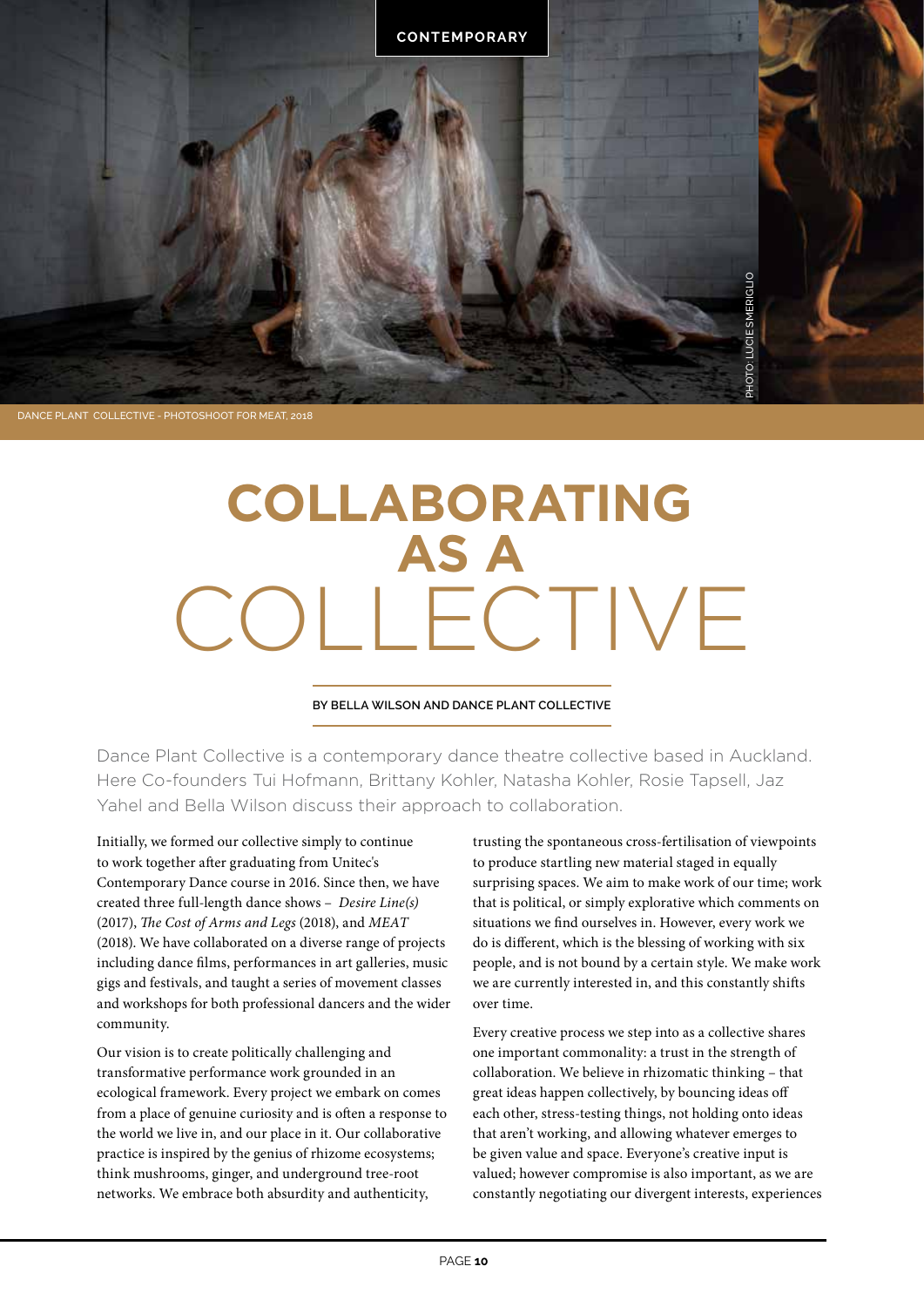

L TO R: ROSIE TAPSELL, BELLA WILSON, NATASHA KOHLER AND BRITTANY KOHLER - DESIRE LINES, 2017

L TO R: ROSIE TAPSELL, TUI HOFMANN, NATASHA KOHLER, BRITTANY KOHLER AND JAZ YAHEL - IN REHEARSAL FOR MEAT, 2018

and desires. We feel that the eventual result of working collaboratively leads to highly nuanced performances which are more accessible to a wider audience, and reflective of the world we live in.

One of the special things about working as a collective is that we are constantly refining how we work together.

**WORKING WITH YOUR BEST FRIENDS ALLOWS FOR A NURTURING ENVIRONMENT WHERE WE CAN HELP EACH OTHER GROW AS PEOPLE AND AS ARTISTS. THIS GIVES US A HUGE LEVEL OF TRUST AND COMFORT WITH EACH OTHER, ALLOWING A SAFE SPACE IN WHICH WE CAN BE VULNERABLE AND TAKE RISKS.**

However, it can sometimes be challenging to separate 'work time' from 'friend time', and we find it super important to set aside time to catch up and debrief outside of rehearsals.

**11** PHOTO: UTOR COMPROMENT CONDUCTOR COMPROMENT CONDUCTOR SARA COMPROMENT SARA COMPROMENT SARA COMPROMENT SARA COMPROMENT SARA COMPROMENT SARA COMPROMENT SARA COMPROMENT SARA COMPROMENT SARA COMPROMENT SARA COMPROMENT SAR Our roles within the collective are fluid, and shift between projects. In our first development of *Desire Line(s*), noone was in charge and it was difficult at times to make decisions. Since then, we've chosen to have more clearly defined roles within each project, so we can work more efficiently together and best utilise our individual skills. We still don't have a person in charge when it comes to application writing, admin and social media tasks – we share the load and all chip in when we can. However, this year we have been hugely fortunate to have Zoë Nicholson come onboard as our producer for *MEAT*, which has made the world of difference! We've been able to stay in the 'creative zone' without having to constantly switch to logistics mode – which can be jarring and restrictive as a creative. Having someone so reliable, organised and creative with their producing has made our show promotion much more consistent and successful.



## **MEAT – DANCE PLANT COLLECTIVE**

14 AUGUST 2018 BASEMENT THEATRE, AUCKLAND BY LAUREN SANDERSON

*MEAT* is a contemporary dance theatre work that looks in depth at factory farming, delving into the darkest corners of New Zealand's animal industries. It's a powerful piece about the psychology of consumption and leaves you questioning what are you consuming and more importantly what consumes you?

Choreographed by Tui Hofmann, in collaboration with Dance Plant Collective, a performance group that creates politically challenging and transformative work. Hofmann's choreography is brought to life by the

talented dancers (Brittany Kohler, Natasha Kohler, Rosie Tapsell, Bella Wilson and Jaz Yahel) who explore the process of meat consumption and the journey it takes from farm to fridge. The dancers take the form of the animals, butchers and farmers, and we as the audience represent society as the spectators to the animal cruelty that has been embedded into our culture.

*MEAT* confronts topics that others necessarily wouldn't and that's what makes it so engaging. It challenges the norm which is exactly what needs to be done in dance. It will make you feel something, whether that be anger, sadness, laughter or just darn right confusion. It's not a judgmental piece, more of a conversation that needs to be had.

### **The full review of MEAT can be found on the DANZ website.**